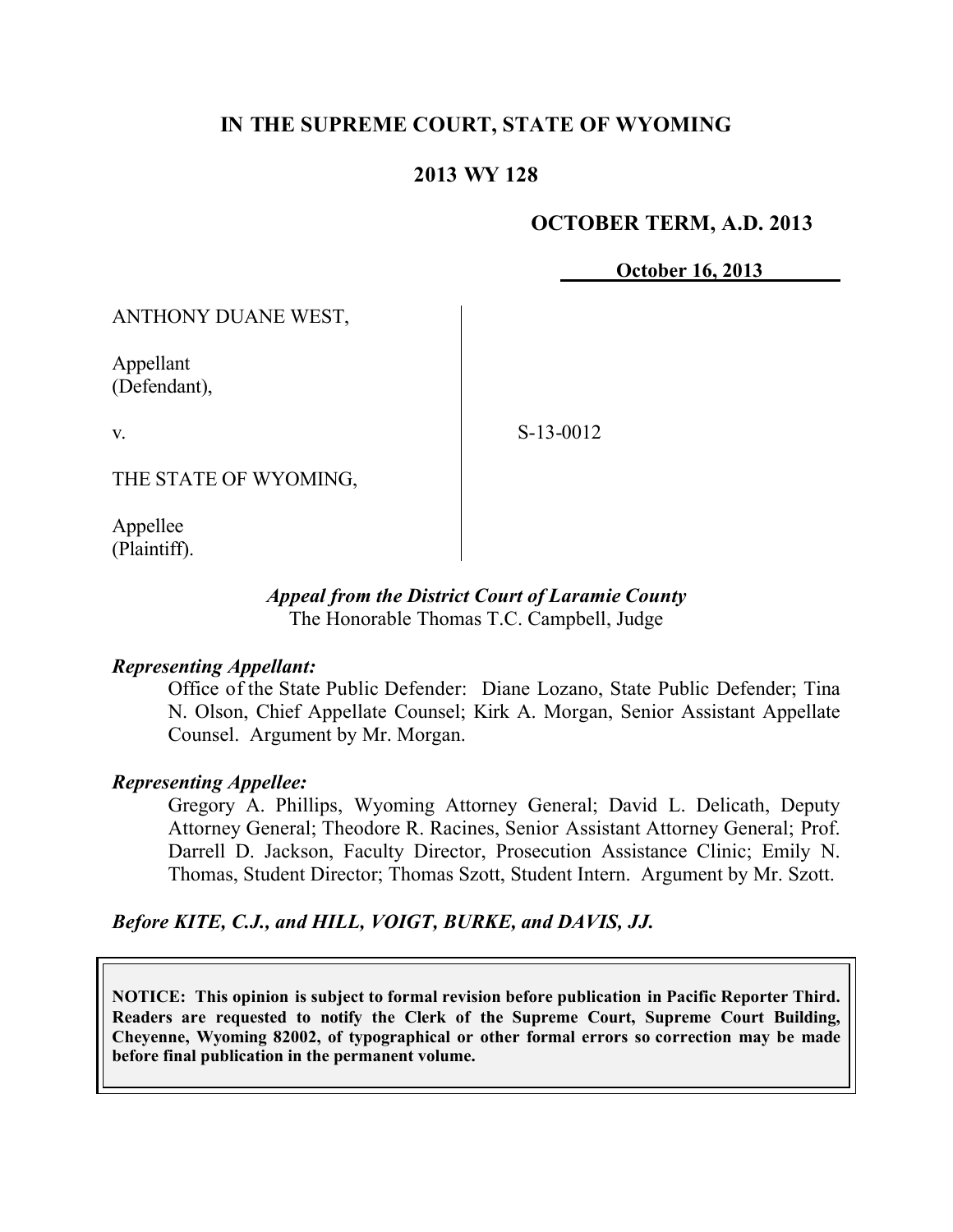### **KITE, Chief Justice.**

[¶1] Anthony Duane West was convicted after a jury trial of conspiracy to commit burglary. He claims the district court erred by refusing to order one of his coconspirators to submit handwriting exemplars so that Mr. West's expert witness could evaluate whether the co-conspirator was the author of certain notes sent in jail. We conclude that the subpoena procedure may be used to order a witness to provide handwriting exemplars; however, any error was harmless.

[¶2] We affirm.

 $\overline{a}$ 

### **ISSUE**

[¶3] The issue on appeal is:

Did the trial court commit prejudicial error when it denied Mr. West's request for handwriting exemplars from a co-conspirator?<sup>1</sup>

## **FACTS**

[¶4] Jeffery Stumpf was the CEO of Tatooine Industries International, an electronics company with a recycling facility east of Cheyenne, in Laramie County, Wyoming. His cousin, Edwin Stumpf, was the supervisor of the recycling facility. Mr. West worked for Tatooine for a short period of time in 2009. Although he was generally a good employee, he was terminated because he did not show up for work or call to explain his absence in accordance with company policy. Mr. West subsequently claimed that he was injured on the job on his last day of work. Mr. West filed a workers' compensation claim, and Tatooine objected. Prior to the contested case hearing, the matter was settled, apparently for the benefits Mr. West had already received, but without any cash payout to him.

[¶5] On December 4, 2010, approximately one week after the workers' compensation settlement, Edwin Stumpf, who was staying at the Tatooine facility, heard a noise at approximately 11:00 p.m. He looked out the window and saw a car outside and a man walking toward the building. He thought there were two or three other people in the car. As the vehicle left, Edwin placed calls to 911 and Jeffery Stumpf.

[¶6] Jeffery Stump drove to a spot where he could see traffic traveling into Cheyenne and located a vehicle matching the description provided by Edwin. He followed the vehicle and called 911 to report his location. Eventually, the vehicle pulled over and two

<sup>&</sup>lt;sup>1</sup> The State asserts the issue was not properly preserved because the notes do not appear in the appellate record. We will consider the merits of the issue because the record on appeal contains sufficient information as to the nature of the notes.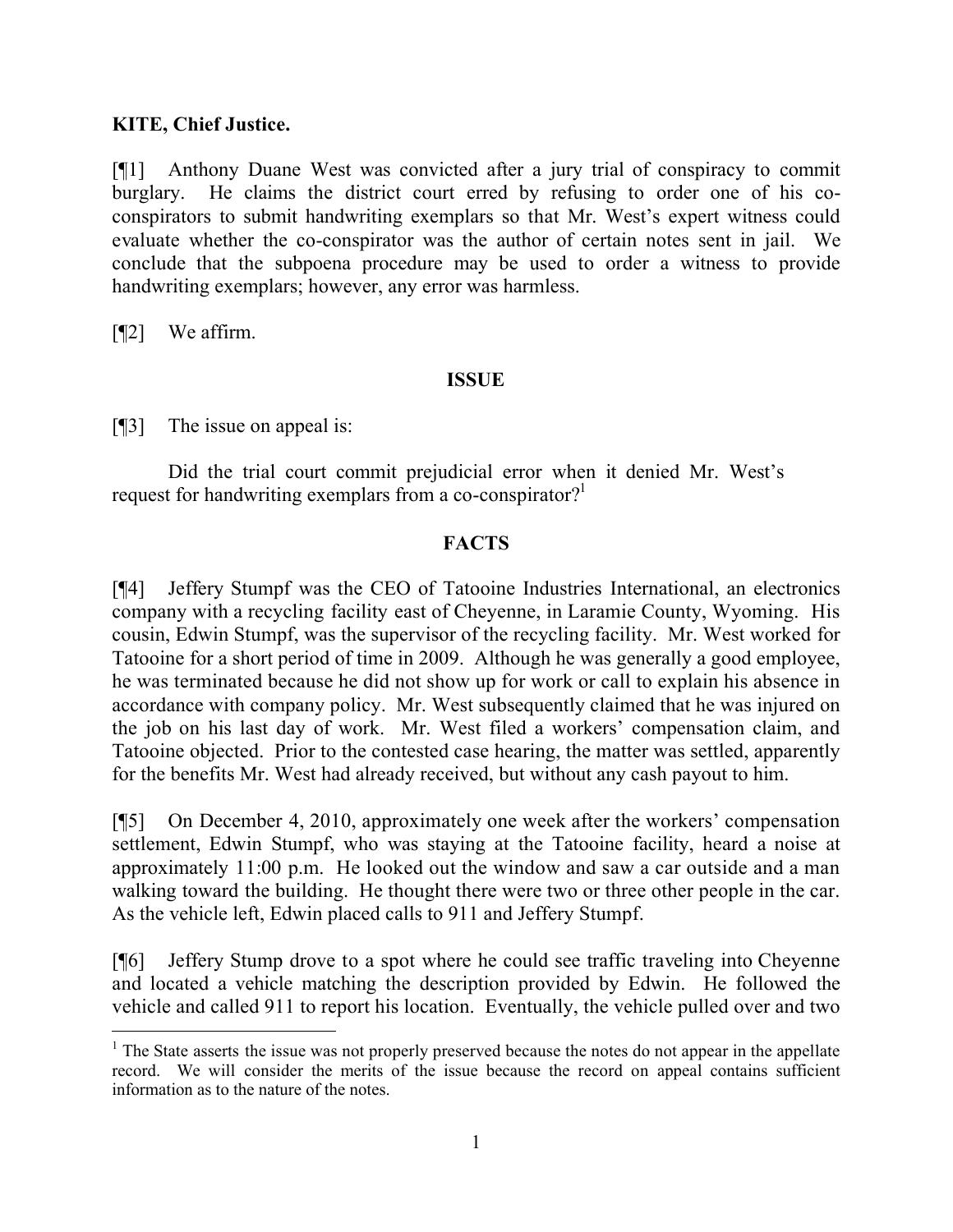males got out and walked toward Jeffery's truck. When he backed up, they returned to their vehicle. Law enforcement stopped the vehicle a short time later and found four people inside—Mr. West, Autumn Garcia, Zachary Hunter, and Robert Stevenson.

[¶7] The State charged Mr. West with conspiracy to commit burglary in violation of Wyo. Stat. Ann. § 6-1-303(a) (LexisNexis 2013). Mr. West claimed that, while in jail, Mr. Stevenson had passed notes, or "kites," to a co-conspirator encouraging him to "pin" the criminal activities on Mr. West. Consequently, he filed a pre-trial motion to compel Mr. Stevenson to provide handwriting exemplars. He proposed to have a handwriting expert evaluate the exemplars and the notes and testify regarding the authorship of the notes. Although the State did not object, the district court denied the motion, ruling that it did not have authority to require a witness to do anything other than appear and could not, therefore, order Mr. Stevenson to provide handwriting samples.

[¶8] Ms. Garcia testified at the trial that she was Mr. Stevenson's girlfriend and drove the others to Tatooine on December 4, 2010. She stated that Mr. West gave her directions to the facility, but she did not know why they were going there. The others directed her to go to the door to see if anyone was in the building. The men subsequently got out of the vehicle, and Ms. Garcia and Mr. Stevenson went around the building and tried a door, which was locked. At that point, someone said they needed to "go because there was someone there." Ms. Garcia also testified that after they were arrested, Mr. Stevenson contacted her by letter saying that he was "lying and stuff." He told her not to "tell them this, don't tell them that," but she claimed she had not followed his directions.

[¶9] Zachary Hunter testified that his sister was Mr. West's girlfriend. He stated that on December 4, 2010, Mr. West said "he was going to do something" and asked if Mr. Hunter "wanted in on it." The plan was to obtain TVs and metal from a building, and Mr. West had drawn a blueprint of the building on a piece of paper. Mr. Hunter was told he would be "paid good just to be a lookout." Ms. Garcia and Mr. Stevenson picked up Mr. Hunter and Mr. West, and they all went to the Tatooine facility. According to Mr. Hunter, Mr. West provided directions because he had worked there before. Mr. Hunter testified that Ms. Garcia had knocked on the door to see if anyone was there and then they all got out and looked around. They left after Mr. Stevenson noticed there was someone at the facility. Mr. Hunter also testified that, while in jail, he received notes from Mr. Stevenson, encouraging him to "pin it all" on Mr. West. Mr. Hunter said he did not pay attention to the notes because he was going to tell the truth.

[¶10] Mr. West also testified at trial. He claimed that he was "high" from smoking marijuana on December 4, 2010, and did not plan to go to Tatooine or to steal anything. He claimed he was surprised when they ended up at the facility. Mr. West stated that Mr. Hunter's brother had given him the notes in which Mr. Stevenson had encouraged Mr. Hunter to blame Mr. West for the burglary plan.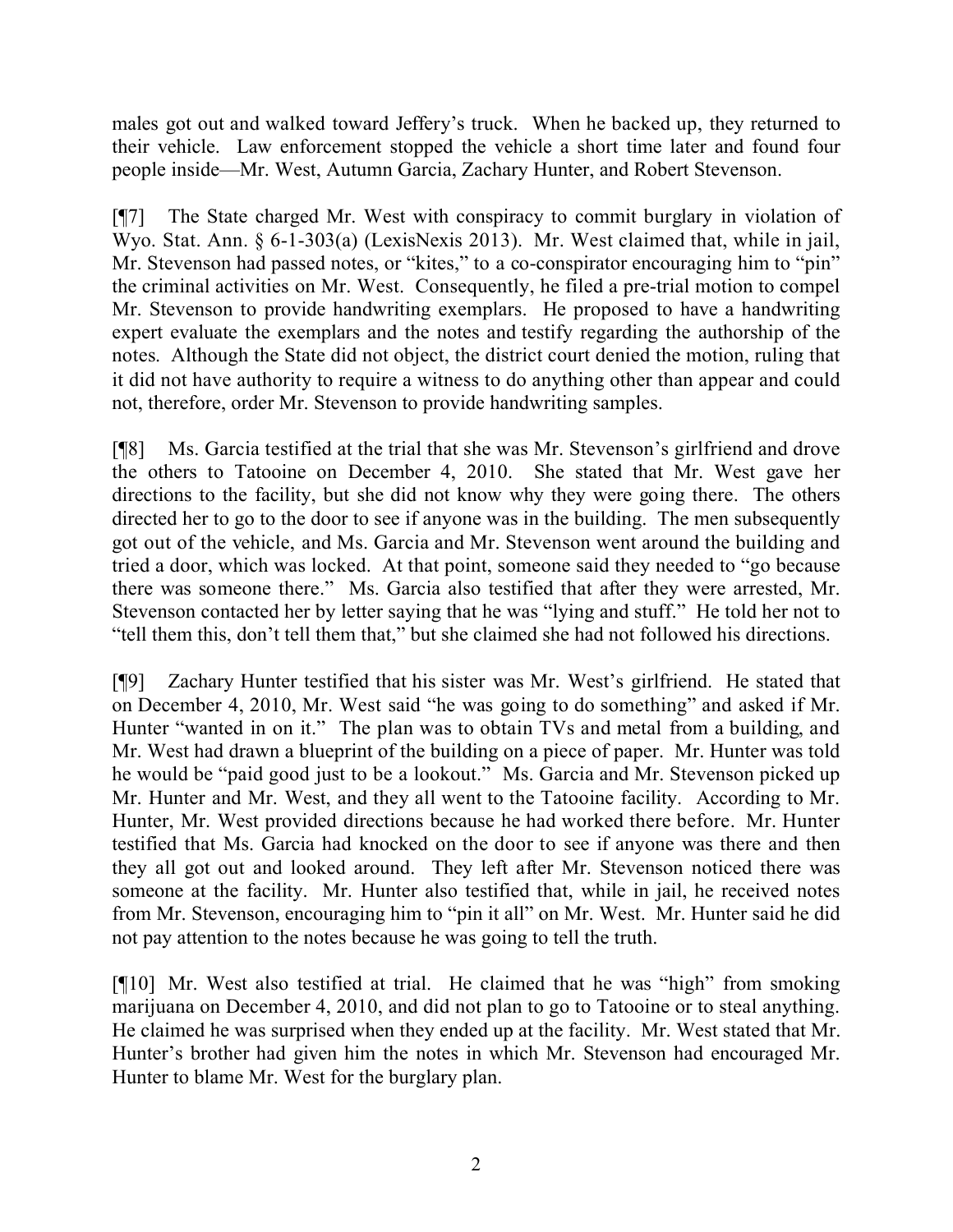[¶11] The jury found Mr. West guilty of conspiracy to commit burglary and he was sentenced to serve thirty to forty-eight months in prison, but the sentence was suspended and he was placed on probation for five years. Mr. West then appealed to this Court.

### **DISCUSSION**

[¶12] Mr. West asserts the district court denied his constitutional rights to compulsory process and due process of law when it refused to require Mr. Stevenson to provide handwriting exemplars for evaluation by his handwriting expert. To the extent Mr. West's argument involves constitutional issues, we review it *de novo. Smith v. State,*  2009 WY 2, ¶ 35, 199 P.3d 1052, 1063 (Wyo. 2009); *Bush v. State,* 2008 WY 108, ¶ 58, 193 P.3d 203, 217 (Wyo. 2008); *Hannon v. State,* 2004 WY 8, ¶ 13, 84 P.3d 320, 328 (Wyo. 2004). The abuse of discretion standard, however, applies to the question of whether the district court properly disallowed the evidence. *Bush,* ¶ 58, 193 P.3d at 217; *Vigil v. State,* 2004 WY 110, ¶ 17, 98 P.3d 172, 177 (Wyo. 2004). "A trial court abuses its discretion when it could not have reasonably concluded as it did. In this context, 'reasonably' means sound judgment exercised with regard to what is right under the circumstances and without being arbitrary or capricious." *Szymanski v. State,* 2007 WY 139, ¶ 15, 166 P.3d 879, 883 (Wyo. 2007) (citations omitted). Moreover, a violation of a right to compel process is not automatically reversible; prejudice must be demonstrated before reversal will be required. *See State v. Spears,* 76 Wyo. 82, 98, 300 P.2d 551, 557 (Wyo. 1956). An error which violates a constitutional right is presumed prejudicial unless the reviewing court is convinced it was harmless beyond a reasonable doubt. *Daniel v. State,* 2003 WY 132, ¶ 15, 78 P.3d 205, 212 (Wyo. 2003); *Harlow v. State,*  2003 WY 47, ¶ 43, 70 P.3d 179, 194 (Wyo. 2003).

[¶13] A criminal defendant is entitled to compulsory process under the United States and Wyoming constitutions. The Sixth Amendment to the United States Constitution states in relevant part: "In all criminal prosecutions, the accused shall enjoy the right . . . to have compulsory process for obtaining witnesses in his favor[.]" Similarly, Wyo. Const. Art. 1, § 10, states in part: "In all criminal prosecutions the accused shall have the right to defend in person and by counsel . . . [and] to have compulsory process served for obtaining witnesses[.]" In addition, the due process clauses of the Fifth and Fourteenth Amendments to the United States Constitution and Art. 1, § 6 of the Wyoming Constitution guarantee a criminal defendant the right to due process of law.

[¶14] In general, the right to obtain witnesses is accomplished by issuance of a subpoena. W.R.Cr.P. 17 governs subpoenas in criminal cases:

> *(a) For attendance of witnesses; form; issuance. –* Upon the filing of a precipe therefore, a subpoena shall be issued by the clerk under the seal of the court. It shall state the name of the court and the title, if any, of the proceeding,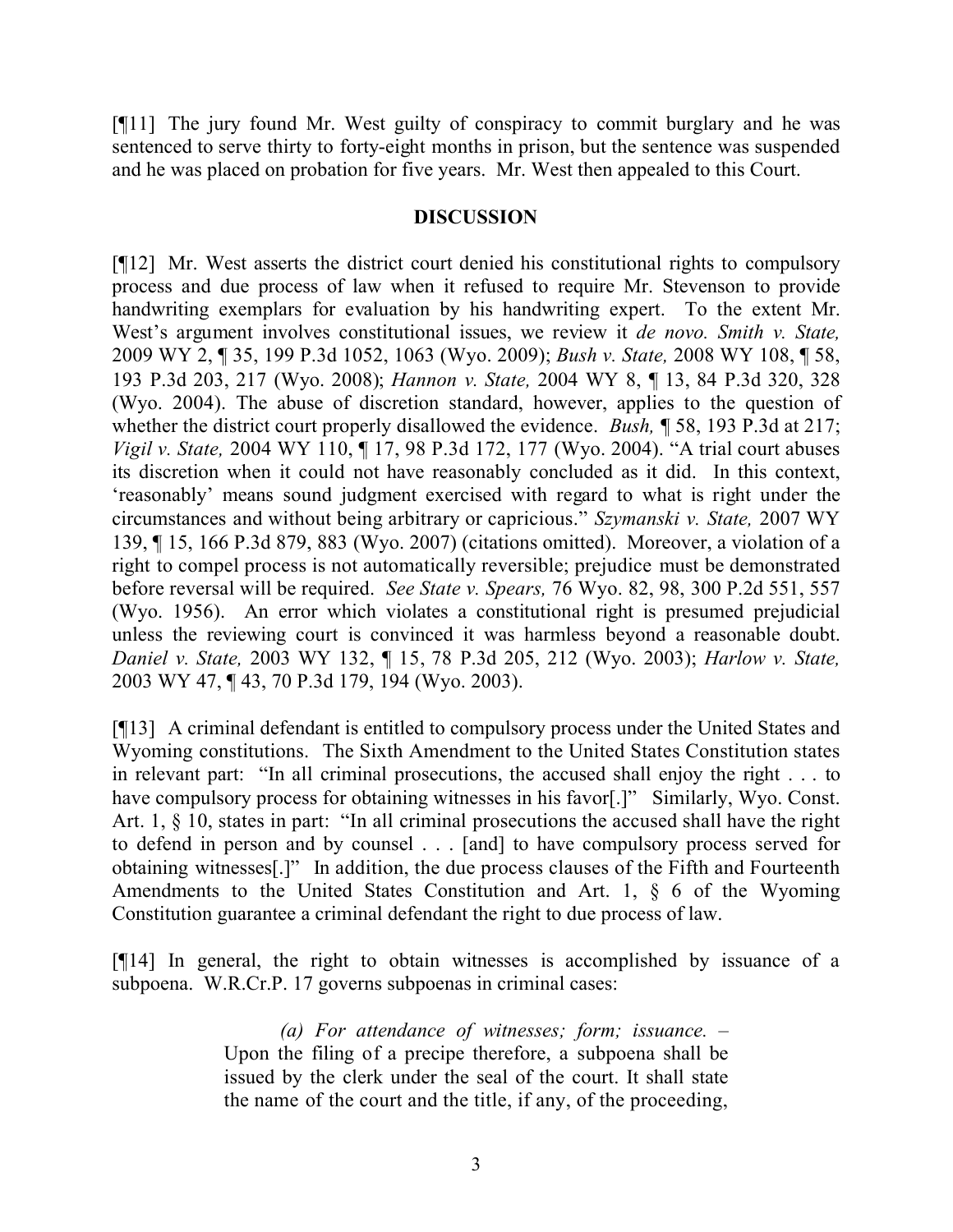and shall command each person to whom it is directed to attend and give testimony at the time and place specified therein. The clerk shall issue a subpoena, signed and sealed but otherwise in blank to a party requesting it, who shall fill in the blanks before it is served.

\* \* \* \*

*(d) For production of documentary evidence and of objects. –* A subpoena may also command the person to whom it is directed to produce the books, papers, documents or other objects designated therein. The court on motion made promptly may quash or modify the subpoena if compliance would be unreasonable or oppressive. The court may direct that books, papers, documents or other objects designated in the subpoena be produced before the court at a time prior to the trial or prior to the time when they are to be offered in evidence and may upon their production permit the books, papers, documents, objects, and portions thereof, to be inspected by the parties and their attorneys.

*(e) Service. –* A subpoena may be served by the sheriff, or by any other person, over the age of 19 years, not a party to the action, appointed for such purpose by the clerk. Service of a subpoena shall be made by delivering a copy thereof to the person named[.]

The failure of a person to obey a subpoena may be punished with a contempt action. *See* W.R.Cr.P. 17(g) and 42(a)(2)(H).

[¶15] Courts have routinely held that a person may be required to provide a handwriting sample under the authority of a subpoena. *See, e.g.*, *United States v. Euge,* 444 U.S. 707, 711-13, 100 S. Ct. 874, 877-79, 63 L. Ed. 2d 141 (1980); *State v. Jackson,* 196 P.3d 559, 561-62 (Ore. Ct. App. 2008). In *Euge,* 444 U.S. at 711, 100 S. Ct. at 878, the United States Supreme Court stated that the duty to appear and give testimony "has traditionally encompassed a duty to provide some forms of nontestimonial, physical evidence, including handwriting exemplars." That was true even though the IRS statute at issue did not explicitly authorize handwriting exemplars. Handwriting is nontestimonial and there is no reasonable expectation of privacy attached to it; therefore, a command to provide a handwriting sample does not violate a witness's Fifth Amendment right against selfincrimination or Fourth Amendment right to avoid illegal searches and seizures. *See, e.g.*, *Euge,* 444 U.S. at 718, 100 S. Ct. at 881-82; *United States v. Doe,* 457 F.2d 895, 896-99 (2d Cir. 1972). *See also*, *Brunmeier v. State,* 733 P.2d 265, 266-67 (Wyo. 1987) (holding a defendant can be compelled to provide handwriting exemplars without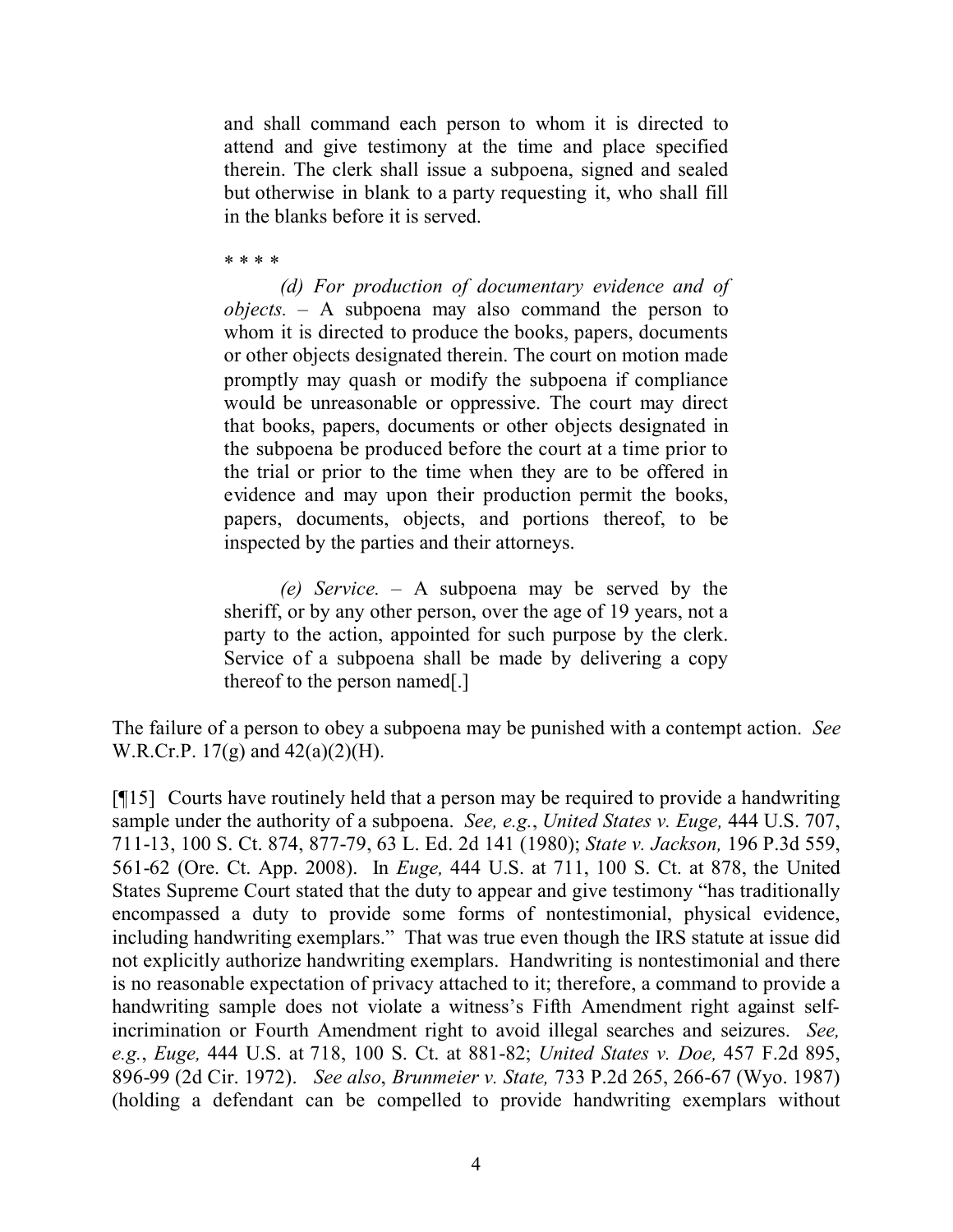violating the Fifth Amendment to the United States Constitution or Art. I, § 11 of the Wyoming Constitution).

[¶16] In *Fathke v. State,* 951 P.2d 1226, 1228 (Alaska Ct. App. 1998), the Alaska Court of Appeals concluded that Rule 17(c) of the Alaska Rules of Criminal Procedure which governed subpoenas required a witness to submit to finger and palm printing. Alaska's rule was almost identical to W.R.Cr.P. 17(d). The Alaska court held that the requirement to produce "objects" included fingerprints. The court indicated that certain forms of nontestimonial physical evidence, such as fingerprints and handwriting samples, are included within a witness's duty of production. *Id.,* citing *Euge, supra.* Similarly, the Oregon Court of Appeals held in *Jackson,* 196 P.3d at 562, that a subpoenaed witness can be compelled to provide handwriting exemplars. In that case, the trial court violated the defendant's right to compulsory process by refusing to require the witnesses to provide samples of their handwriting. *Id.* 

[¶17] Even prior to the enactment of specific rules and statutes, the common law imposed a similar evidentiary obligation on summoned persons. In *United States v. Bryan*, 339 U.S. 323, 331, 70 S. Ct. 724, 730, 94 L. Ed. 884 (1950), the Supreme Court stated: "[P]ersons summoned as witnesses by competent authority have certain minimum duties and obligations which are necessary concessions to the public interest in the orderly operation of legislative and judicial machinery. . . . We have often iterated the importance of this public duty, which every person within the jurisdiction of the Government is bound to perform when properly summoned." In general, a summoned party must "give what testimony one is capable of giving," subject to recognized exemptions and/or privileges. *Id.* 

> One application of this broad duty to provide relevant evidence has been the recognition, since early times, of an obligation to provide certain forms of nontestimonial physical evidence. . . . [T]he common-law evidentiary duty permitted the compulsion of various forms of physical evidence. In *Schmerber v. California*, 384 U.S. 757, 764, 86 S.Ct. 1826, 1832, 16 L.Ed.2d 908 (1966) [limited on other grounds, *Missouri v. McNeely,* 133 S.Ct. 1552, 185 L.Ed.2d 696 (2013)], this Court observed that traditionally witnesses could be compelled, in both state and federal courts, to submit to "fingerprinting, photographing, or measurements, to write or speak for identification, to appear in court, to stand, to assume a stance, to walk, or to make a particular gesture." In *Gilbert v. California*, 388 U.S. 263, 266-267, 87 S.Ct. 1951, 1953, 18 L.Ed.2d 1178 (1967), handwriting was held, "like the ... body itself" to be an "identifying physical characteristic," subject to production. In *United States v. Dionisio*, 410 U.S. 1, 93 S.Ct.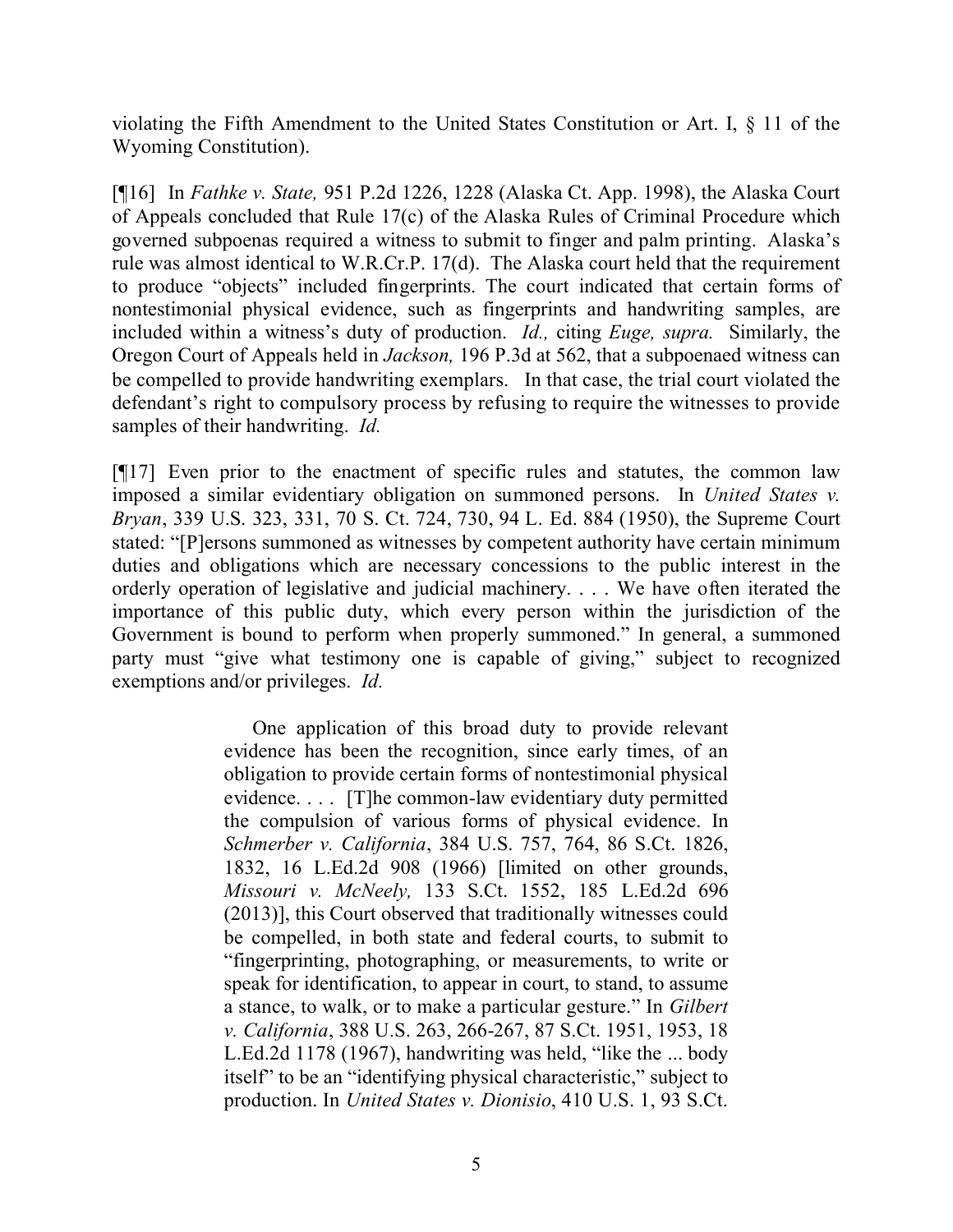764, 35 L.Ed.2d 67 (1973), and *United States v. Mara*, 410 U.S. 19, 93 S.Ct. 774, 35 L.Ed.2d 99 (1973), this Court again confirmed that handwriting is in the nature of physical evidence which can be compelled by a grand jury in the exercise of its subpoena power.

*Euge,* 444 U.S. at 713, 100 S. Ct. at 879 (some citations and a footnote omitted). *See also*, *Palmer v. United States,* 530 F.2d 787, 788 (8th Cir. 1976) (per curiam) (holding that, prior to enactment of a specific statute, federal courts had "inherent power to compel the production of [handwriting] exemplars before a grand jury through the civil contempt power").

[¶18] In Wyoming, we have not directly addressed the issue of whether a witness in a criminal case can be compelled to provide a handwriting sample. We do, however, have some direction on the matter. In *Brunmeier,* 733 P.2d at 266-67, we followed the general rule and held that a defendant can be compelled to provide handwriting exemplars without violating the Fifth Amendment to the United States Constitution or Art. I, § 11 of the Wyoming Constitution. In *Van Riper v. State,* 882 P.2d 230, 236-37 (Wyo. 1994), we held the district court did not abuse its discretion when it denied the appellant's request to have a witness provide a handwriting exemplar during cross examination at trial. In making that ruling, we recognized the district court has discretion regarding the extent and manner of cross examination. We suggested that a witness may be required to provide a handwriting sample under appropriate circumstances, but noted the appellant had not suffered any harm from the court's ruling because a document showing the witness's handwriting had already been admitted into evidence. *Id.* Consistent with Wyoming precedent and the general rule, we conclude that a witness in a criminal proceeding may be required to provide handwriting exemplars through the subpoena process.

[¶19] Thus, Mr. West was entitled to subpoena Mr. Stevenson's handwriting exemplars. However, that was not what he did. Instead, Mr. West filed a motion to compel Mr. Stevenson to provide the exemplars, which, according to the certificate of service, was served upon Mr. Stevenson by mail and the State by hand delivery. It does not appear the motion to compel samples of his handwriting was served upon Mr. Stevenson in the manner required by W.R.Cr.P.  $17(e)^2$ . At the hearing on the motion to compel, Mr. Stevenson was neither present nor represented. Not surprisingly, the prosecutor did not object to the motion, stating "we don't have a dog in that fight. I don't represent Mr. Stevenson. I'm not prosecuting Mr. Stevenson [in this case]."

 $\overline{a}$ 

 $2$  The defense subpoenaed Mr. Stevenson to appear for trial, and the State also sought his appearance. Mr. Stevenson, however, refused to testify and no further action was taken to compel him to do so. There is no indication that the issue of providing handwriting exemplars at trial or through the authority of the subpoena was raised.